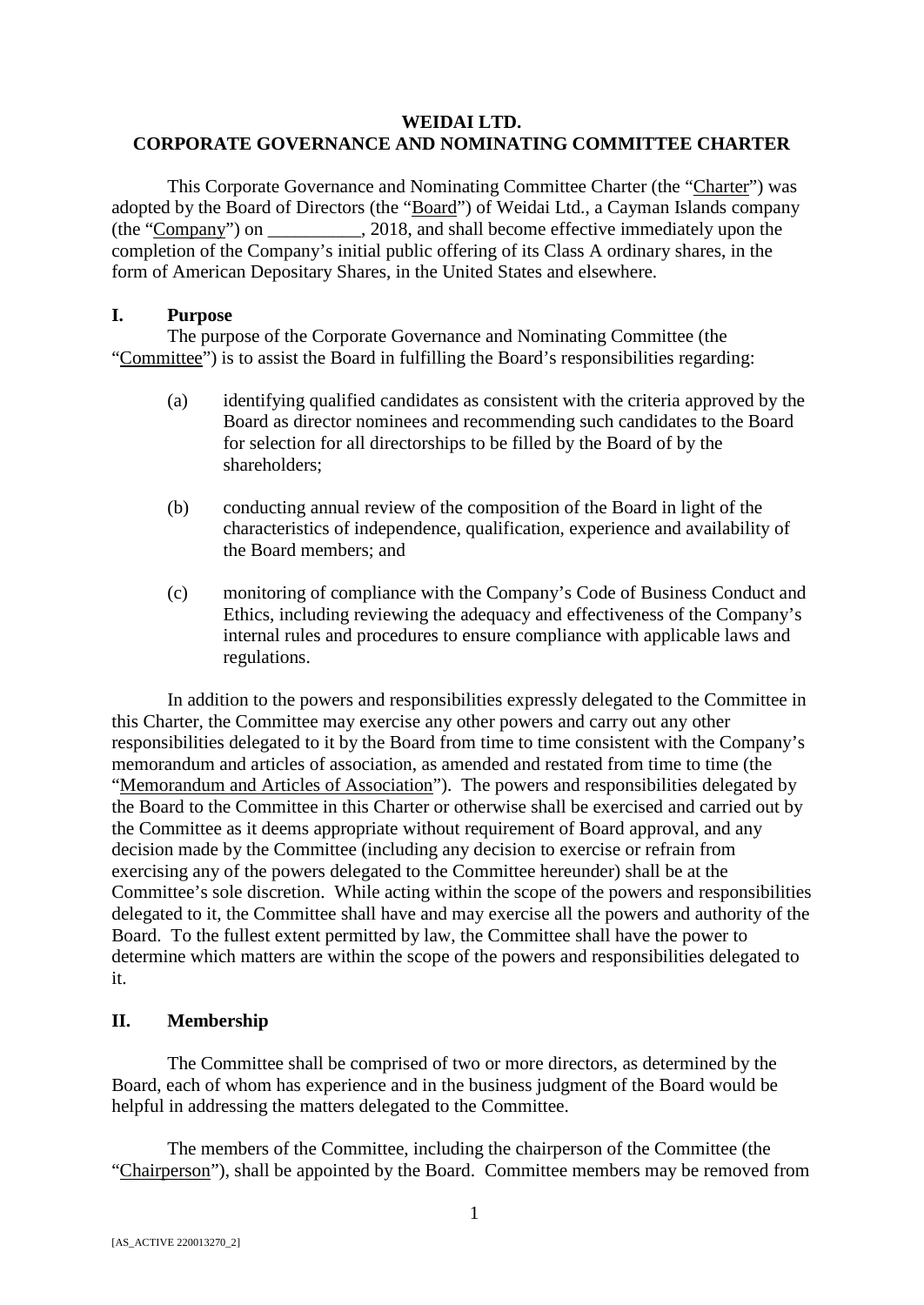the Committee, with or without cause, by the Board. Any action duly taken by the Committee shall be valid and effective, whether or not the members of the Committee at the time of such action are later determined not to have satisfied the requirements for membership provided herein.

### **III. Meetings and Procedures**

The Chairperson (or in his or her absence, a member designated by the Chairperson) shall preside at each meeting of the Committee and set the agendas for Committee meetings. The Committee shall have the authority to establish its own rules and procedures for notice and conduct of its meetings so long as they are not inconsistent with any provisions of the Memorandum and Articles of Association that are applicable to the Committee.

The Committee shall meet on a regularly scheduled basis at least once per year and more frequently as the Committee deems necessary or desirable. The Chairperson or any member of the Committee may call a meeting of the Committee. A majority of the members of the Committee present in person or by means of a conference telephone or other communications equipment through which all persons participating in the meeting can hear each other shall constitute a quorum.

All non-management directors who are not members of the Committee may attend and observe meetings of the Committee, but shall not participate in any discussion or deliberation unless invited to do so by the Committee, and in any event shall not be entitled to vote. The Committee may, at its discretion, include in its meetings members of the Company's management, or any other person whose presence the Committee believes to be desirable and appropriate. Notwithstanding the foregoing, the Committee may exclude from its meetings any persons, including but not limited to, any non-management director who is not a member of the Committee.

The Committee may retain any independent counsel, experts or advisors that the Committee believes to be desirable and appropriate. The Committee may also use the services of the Company's regular legal counsel or other advisors to the Company. The Company shall provide for appropriate funding, as determined solely in the Committee's discretion, for payment of compensation to any such persons employed by the Committee and for ordinary administrative expenses of the Committee that are necessary or appropriate in carrying out its duties. The Committee shall have sole authority to retain and terminate any search firm to be used to identify director candidates, including sole authority to approve such search firm's fees and other retention terms which will be provided by the Company.

The Committee will cause to be kept adequate minutes of all its proceedings. The Chairperson shall report to the Board regarding the activities of the Committee at appropriate times and as otherwise requested by the Chairman of the Board.

## **IV. Duties and Responsibilities**

1. (a) At an appropriate time prior to each annual meeting of shareholders at which directors are to be elected or reelected, the Committee shall recommend to the Board for nomination by the Board such candidates as the Committee, in the exercise of its judgment, has found to be well qualified in accordance with the criteria approved by the Board and willing and available to serve.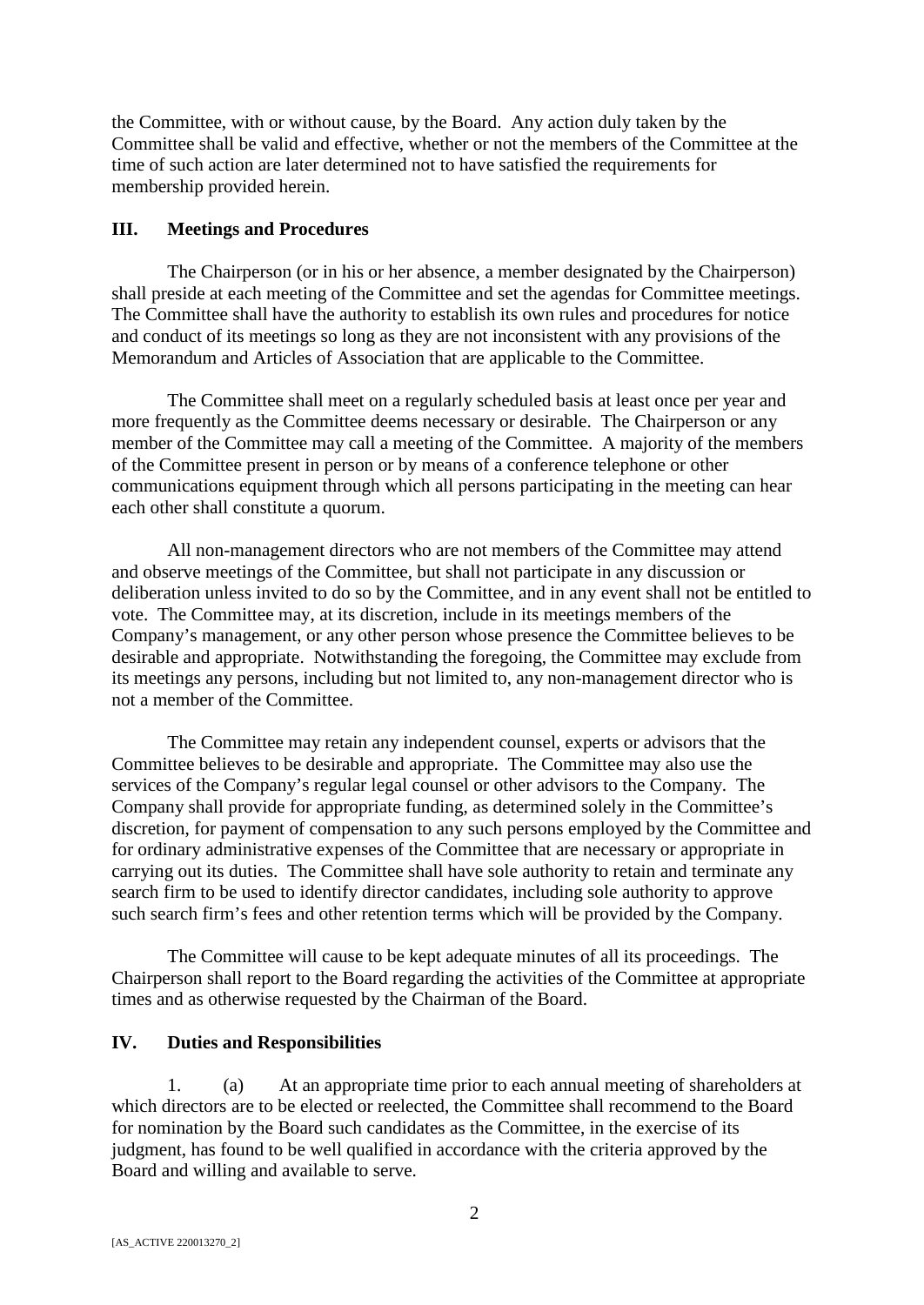(b) At an appropriate time after a vacancy arises on the Board or a director advises the Board of his or her intention to resign, the Committee shall recommend to the Board for appointment by the Board to fill such vacancy, such candidate as the Committee, in the exercise of its judgment, has found to be well qualified in accordance with the criteria approved by the Board and willing and available to serve.

(c) In identifying candidates for membership on the Board, the Committee shall consider candidates recommended by shareholders, management and directors and shall take into account all factors the Committee considers appropriate, which shall include (i) minimum individual qualifications, including strength of character, mature judgment, industry knowledge or experience and an ability to work collegially with the other members of the Board, and (ii) all other factors it considers appropriate, which may include ability to make independent analytical inquiries, general understanding of marketing, finance and other elements relevant to the success of a publicly-traded company in today's business environment, experience in the Company's industry and with relevant social policy concerns, understanding of the Company's business on a technical level, other board service and educational and professional background. The Committee should also consider the extent to which the candidate would fill a present need on the Board.

2. The Committee shall annually review the performance of each incumbent director and shall consider the results of such evaluation when determining whether or not to recommend the nomination of such director for an additional term.

3. The Committee shall oversee the Board in the Board's annual review of its own performance and the performance of management, and will make appropriate recommendations to improve performance. The Committee shall establish the evaluation criteria and implement the process for such evaluation.

4. The Committee shall consider, prepare and recommend to the Board such policies and procedures with respect to corporate governance matters as may be required or required to be disclosed pursuant to any rules promulgated by the U.S. Securities and Exchange Commission or otherwise considered to be desirable and appropriate in the discretion of the Committee.

5. Review management's monitoring of compliance with the Company's Code of Business Conduct and Ethics, consider any requests for waivers of the Company's Code of Business Conduct and Ethics by directors, executive officers or employees of the Company and review any proposed transactions between the Company and its directors or executive officers.

6. Oversee and approve the management continuity planning process. Review and evaluate the succession plans, if any, relating to the executive officers of the Company, including plans related to unexpected occurrence, and make recommendations to the Board with respect to the selection of individuals to occupy these positions.

7. The Committee shall evaluate its own performance on an annual basis, including its compliance with this Charter, and provide the Board with any recommendations for changes in procedures or policies governing the Committee. The Committee shall conduct such evaluation and review in such manner as it deems appropriate.